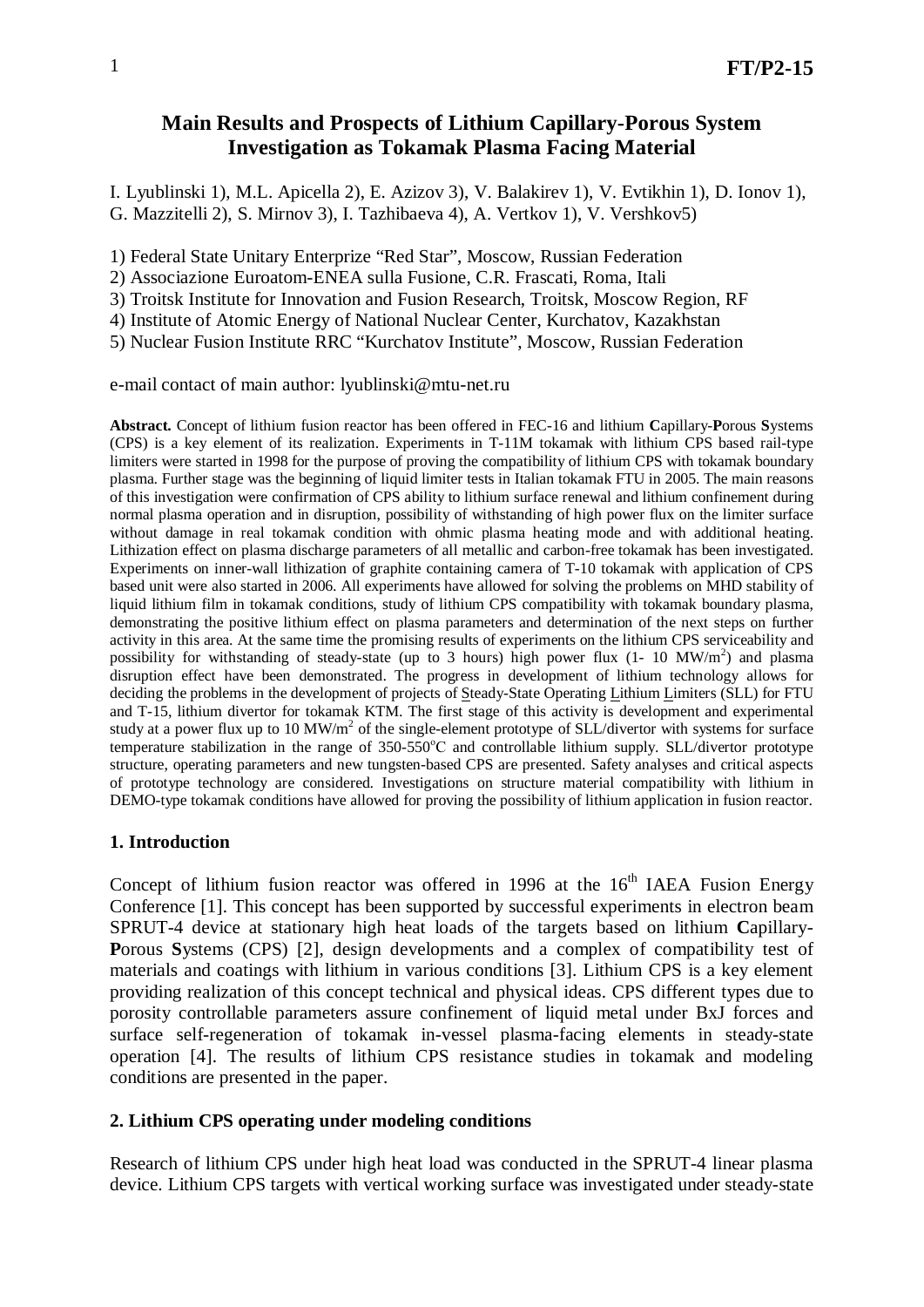electron beam. The range of reactor relevant power loads  $1-50$  MW/m<sup>2</sup> was covered by the studies. Lithium CPS targets without thermo-stabilization has been successfully tested at a power load of 50 MW/m<sup>2</sup> during 5 s and at loads of 20 and 30 MW/m<sup>2</sup> during 60 and 30 s, respectively. In the further tests of targets with active water cooling the promising results on the lithium CPS ability to withstand steady-state (up to 3 hours) high power flux (in rage of 1-  $10 \text{ MW/m}^2$ ) effect have been demonstrated. The total amount of lithium evaporated from the CPS surface during this experiment was about 0.8 kg. Decrease in CPS serviceability has not been observed [5].

High serviceability of lithium CPS has also been demonstrated in plasma gun experiments on modeling of plasma disruption effects in plasma accelerators (QSPA, MK-200UG) and "Plasma focus" facility [6]. The modeling test conditions are presented in Table I.

| Parameter                        | Facility         |                       |                       |
|----------------------------------|------------------|-----------------------|-----------------------|
|                                  | Plasma focus     | <b>MK-200UG</b>       | <b>QSPA</b>           |
| Energy density, $MJ/m^2$         | 60               |                       | $4 - 5$               |
| Pulse duration, s                | $\sim 10^{-6}$   | $4 \cdot 10^{-5}$     | $(2-5) \cdot 10^{-4}$ |
| Temperature, eV                  | 10-100           | 100-200               | 30                    |
| Plasma density, cm <sup>-3</sup> | 10 <sup>18</sup> | $(2-6) \cdot 10^{15}$ | $(2-5) \cdot 10^{16}$ |

TABLE I: HYDROGEN PLASMA PULSE PARAMETERS.

Even under high-pulse power load a solid CPS structure (molybdenum, stainless steel) does not fail due to the formation of a protective layer of dense lithium plasma.

#### **3. Interaction of Lithium CPS with tokamak plasma**

Experiments with lithium CPS in T-11M tokamak (R/a = 0.7/0.2 m, B<sub>T</sub> = 1 T,  $J_p \approx 100$  kA,  $\tau$ =0.1-0.3 s, T<sub>e</sub>(0) = 400 eV, n<sub>e</sub> = (2-4)·10<sup>19</sup> m<sup>-3</sup>) were started in 1998. Step-by-step tests with four versions of lithium CPS based rail-type limiters were conducted for the purpose of proving the compatibility of lithium CPS with tokamak boundary plasma [7].

It has been successfully tested the following: (1) mechanical stability of liquid lithium surface to plasma effect, (2) temperature stability of lithium-plasma surface, (3) lithium erosion intensity versus heat influxes, (4) lithium accumulation effect in the plasma core, (5) technological features of vacuum vessel preparation related to lithium deposition on its first wall, (6) phenomena of lithium sorption and desorption of plasma-forming gases (H, D, He). Lithium sputtered by plasma from the limiter surface penetrates into its depths of 2-3 cm cascade - ionized and electronic - excited. Lithium non-coronal radiation created «radiative blanket» at plasma periphery distributing much of limiter power influx from plasma along the whole chamber. In experiments on T-11M tokamak lithium «blanket» total radiation power to the wall reached  $\sim$  100 kW. Thus, lithium limiter transformed the local load into the distributed one simplifying radically a problem of local heat removal from in-vessel high heat flux elements (divertor, limiter).

A low level of lithium contamination in the tokamak plasma core is thought to be the most important result of lithium CPS-limiter application in  $T-11M$  tokamak.  $Z_{\text{eff}}$  was reduced from  $2$  to  $\leq$  1.2 [8].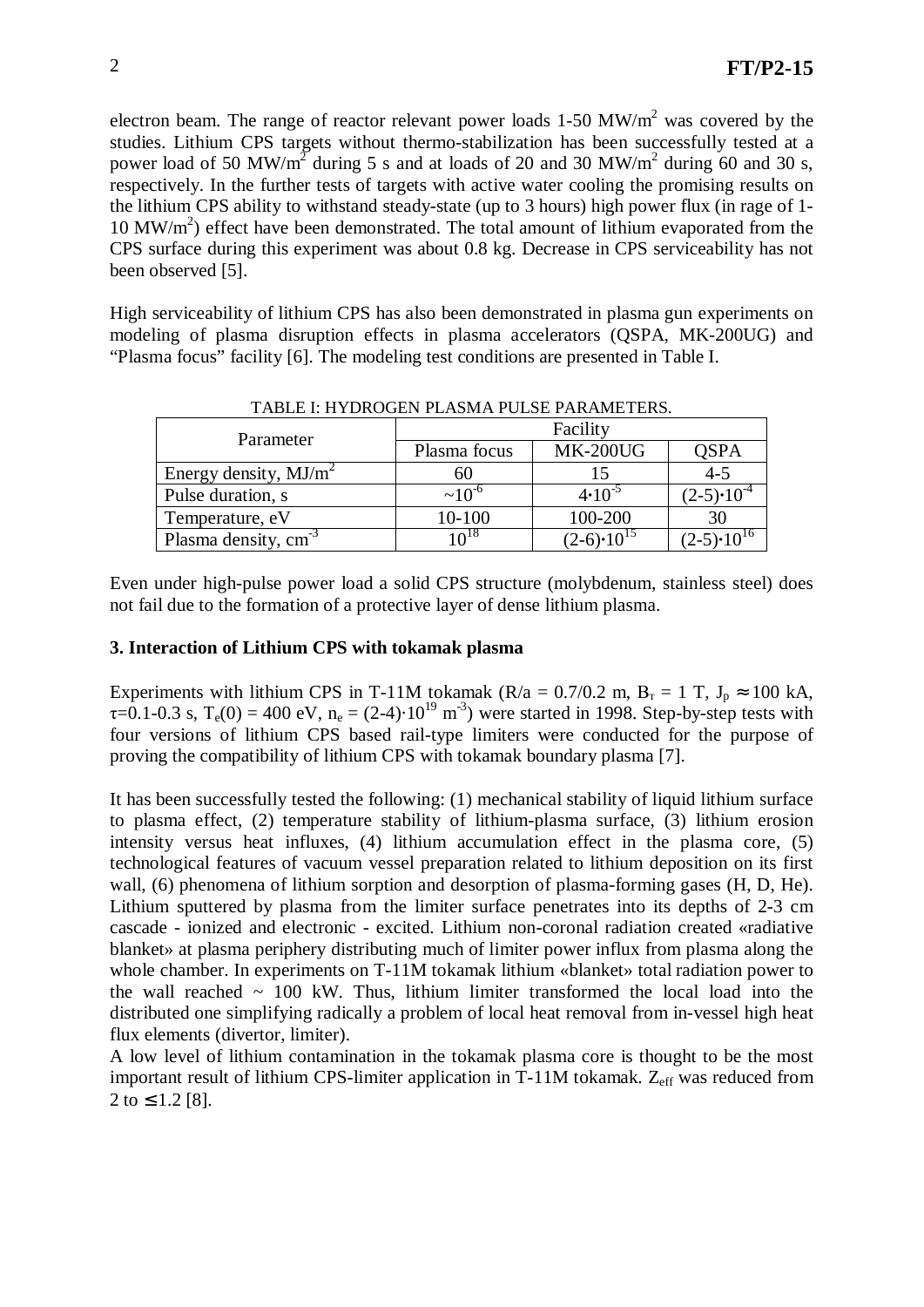Further stage of activity in this area was begun in 2005 on FTU tokamak with ITER relevant parameters (R= 0.93 m, a=0.31 m, B<sub>T</sub> =  $\leq$ 8 T, I<sub>p</sub>  $\leq$  = 1.6 MA, n<sub>e</sub> =(0.2-2.6)·10<sup>20</sup> m<sup>-3</sup>,  $\tau$  = 1.5 s,  $P<sub>LH</sub> \leq 2$  MW,  $P<sub>EC</sub> \leq 1.6$  MW, P ~ 2-5 MW/m<sup>2</sup> at normal discharge). The main reasons of this investigation were confirmation of CPS ability to lithium surface renewal and lithium confinement during normal plasma operation and in disruption, capacity to withstand high power flux on the limiter surface without damage in real tokamak condition with ohmic plasma heating mode and with additional heating [5].

On lithization better plasma performances with Lithium than with Boron. In discharges with lithium limiter gas puffing should be increased >10 times to get the same electron density with respect to and fully metallic boronized walls. Operations near or beyond the Greenwald limit are easily performed. Discharges forming, their reproducibility and as well parameter recovery from plasma disruptions were greatly improved in LLL operating conditions. The LLL of applied design is able to withstand high power flux up to 5 MW/ $m^2$  without CPS surface damage [10-13].

Experiments on inner-wall lithization of graphite containing camera of  $T-10$  tokamak ( $R= 1.5$ ) m, a=0.3m,  $B_T = \leq 3$  T,  $I_p \leq 0.5$  MA,  $\tau \sim 1$  s,  $P_{EC} \leq 3.0$  MW) with lithium CPS application were also started in 2006 [14, 15]. Moderate wall deposition with lithium made it possible to decline deuterium recycling up to 0.7; to decrease contents of heavy impurities three times, oxygen 7-10 times, carbon by 20-30 %, bolometric losses by 20-30%,  $Z_{\text{eff}}$  by 10%. Experiments in discharge conditions with additional heating showed that lithization fit the reliable operation of T-10 power gyrotrones. The effect of lithization on light transmission of diagnostic windows has not been noted. In these experiments lithium CPS based devices have demonstrated the requisite parameters and servesability even after their long-term storage.

All experiments have allowed for solving the problems of liquid lithium film MHD stability in tokamak conditions, study of lithium CPS compatibility with tokamak boundary plasma, demonstration of the positive lithium effect on the plasma parameters and determination of further activities in this area [16].

Investigations on structure material compatibility with lithium in DEMO-type tokamak conditions have confirmed the possibility of lithium application in the systems (plasma facing component, heat transfer, self healing coatings ect.) of fusion reactor [3, 17].

## **4. Prospects of lithium CPS component development for tokamaks**

The progress in development of lithium technology and also activity in lithium area in the tokamaks NSTX, CDX-U and LTX, stellarator TJ II permit of solving the problems on the development of projects of steady-state operating in-vessel lithium components for operative and under construction tokamaks.

At present the proposals on steady-state lithium limiter for T-15 tokamak ( $R/a = 2.43/0.7$  m,  $B_T = 3.6$  T,  $J_p \approx 1$  MA,  $\tau=1.5$ , «Kurchatov Institute», Russia), lithium divertor elements for KTM tokamak (R/a = 0.9/0.45 m, B<sub>T</sub> = 1 T, J<sub>p</sub>  $\approx$  0.75 MA,  $\tau$ =4-5 s, Republic Kazakhstan) and others are considered. Among them the most elaborated proposal is believed to be the creation of lithium limiter single-element prototype with the systems for surface temperature active stabilization and lithium feeding in FTU tokamak.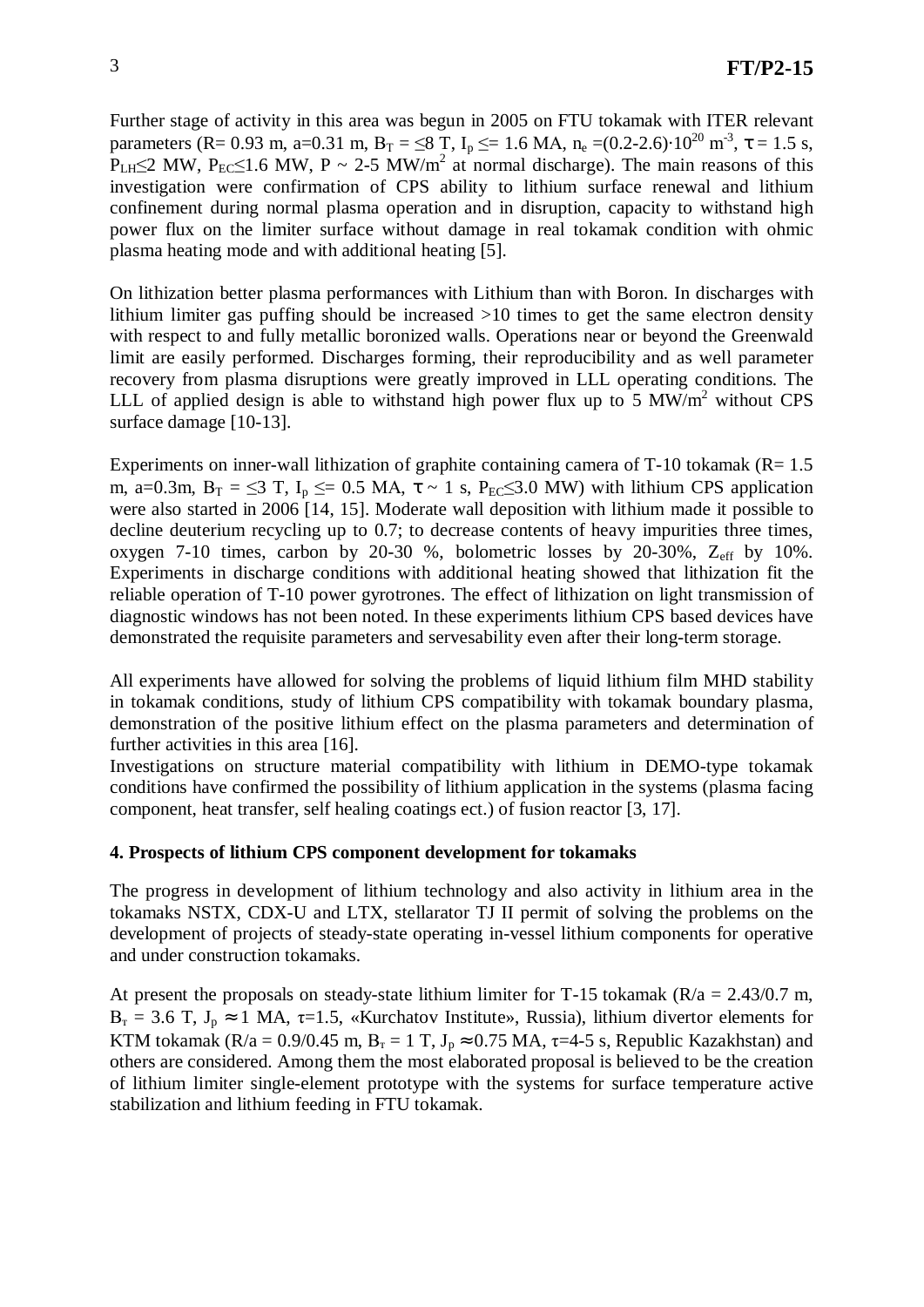

The single-element prototype of Cooling Lithium Limiter in-vessel element (Fig. 1) is offered to be created on the basis of Field's-type thin wall  $(-1 \text{ mm})$  tubular element  $(1)$  made from molybdenum with inlet/outlet collector (4) and channels for heat transferring liquid flow (6). Limiter surface is covered by the lithium filled CPS made from fiber-based tungsten (2). Limiter surface supply with lithium is ensured by external secondary system through intermediate lithium volume (3) hydraulically connected to the CPS on the limiter surface. Initial heating of limiter up to  $200^{\circ}$ C and its temperature stabilization during plasma interaction in the range of  $350-550^{\circ}$ C is provided by special thermal stabilization external system due to circulation of the overheated water under pressure.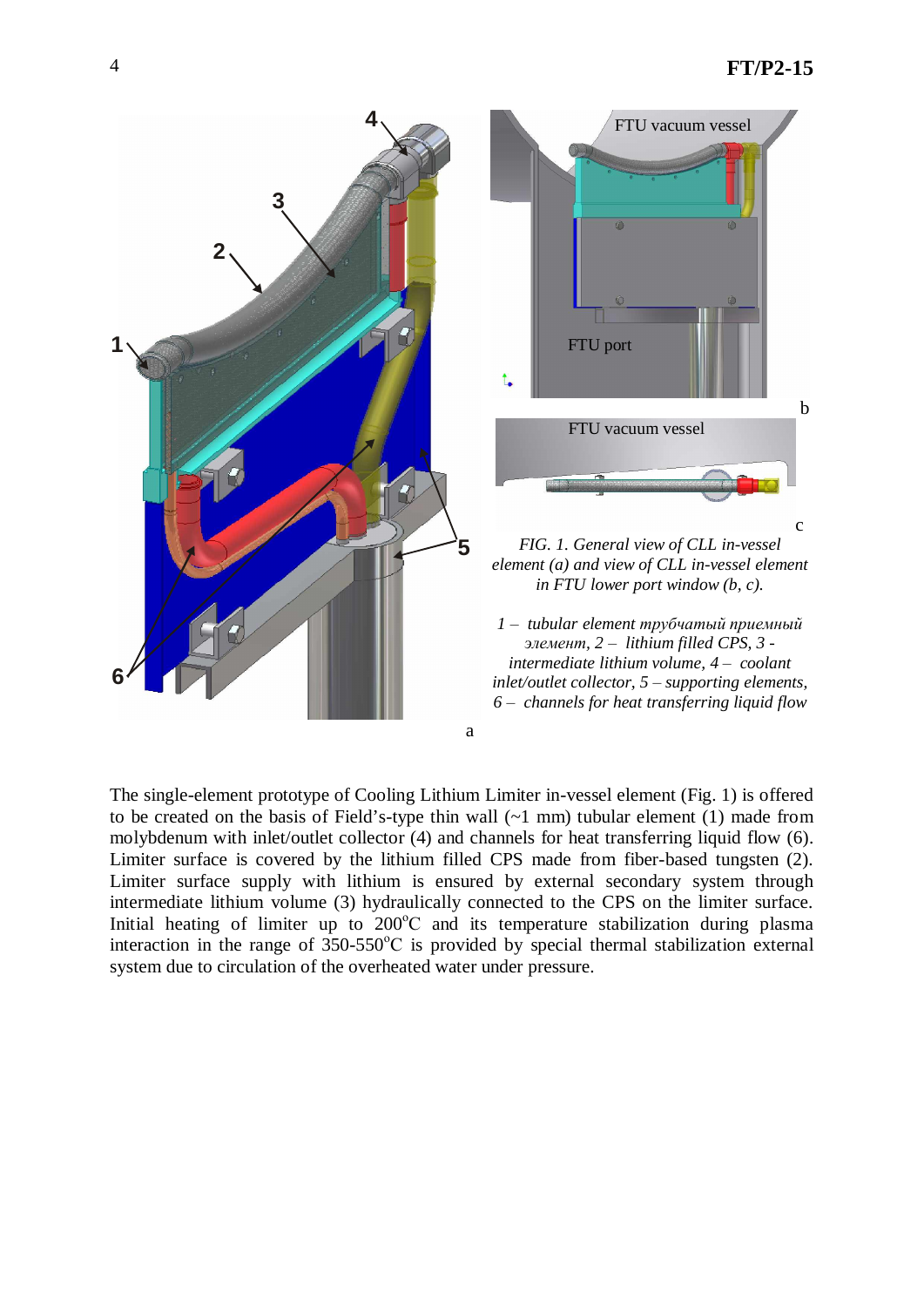

*FIG. 2. Field of temperatures in input coolant cross-section of CLL working part. Qmax± 10 MW/m<sup>2</sup> , 5 s from plasma shot start, input coolant temperature - 140<sup>o</sup>C, coolant rate*  $-0.5$  *kg/s, coolant velocity*  $-7-8$  *m/s* 

Thermo-hydraulic analysis of limiter design with appropriate cooling system operating parameters has shown (Fig. 2) that the temperature of lithium limiter surface is not excess of  $490^{\circ}$ C in FTU conditions at power flux up to 10 MW/m<sup>2</sup> during 5 s. It allows for providing a controllable flux of lithium atoms to the plasma column, long-term operation of the limiter without damages at high thermal loads. Thermal-stress and safety analyses of limiter design specify its high damage resistance and an opportunity of safe operation during lithium experiments.

Thus, a principal feasibility of design under development was demonstrated. In case of successful experimental studies FTU full-scale steady-state limiter based on lithium CPS is thought to be created.

To continue and advance the activities on physical aspects of lithium use in tokamaks, to decide the problems on in-vessel element creation are planned with lithium CPS on T-11M and T-10 tokamaks.